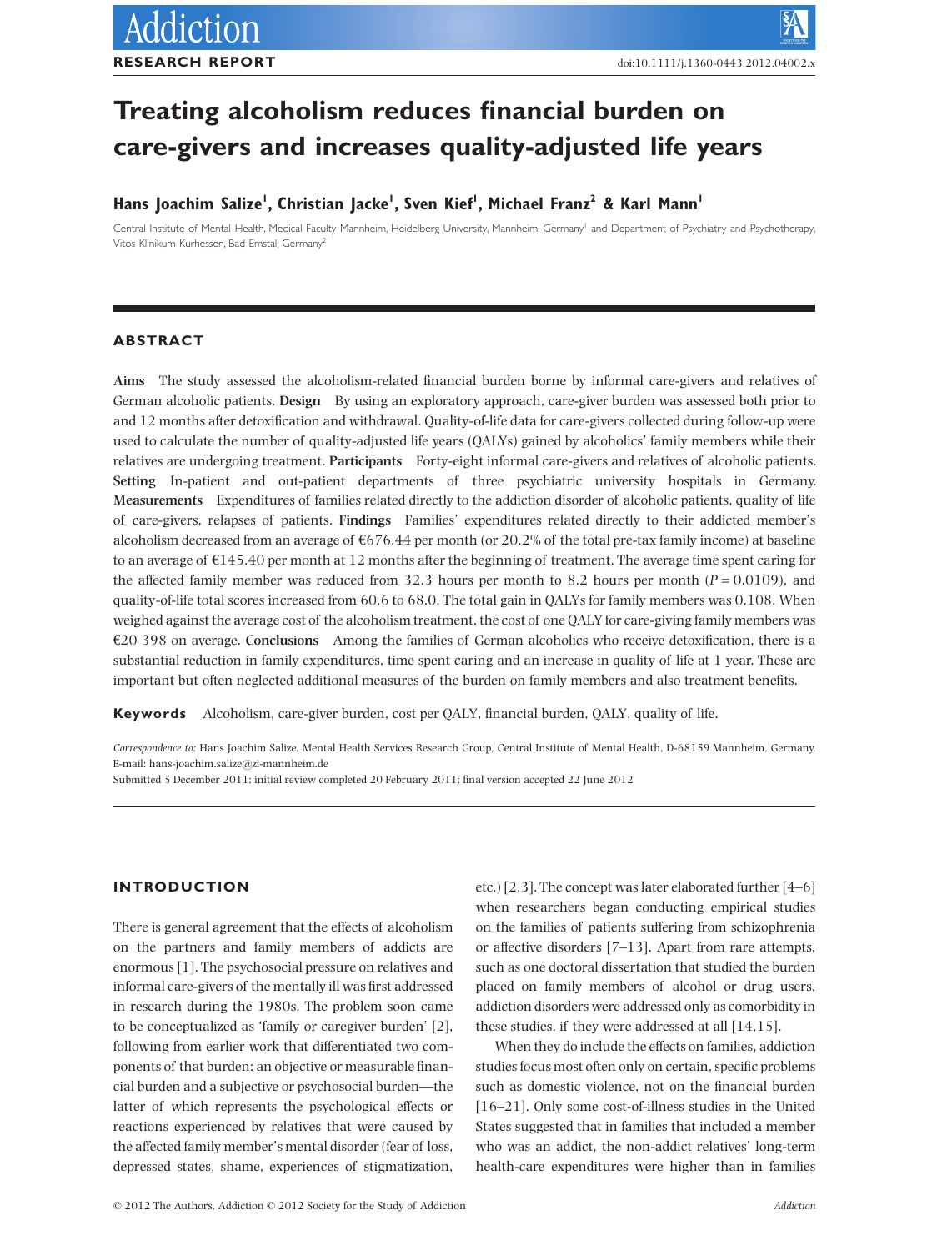without addicts. This difference became less pronounced after the beginning of addiction treatment [22,23]. Other studies found declining health-care expenditures only for those affected families whose non-addict members were treated for their psychological or mental problems [24]. The high risk of informal care-givers for mental problems and problematic drinking was confirmed in a recent study on 998 family members in Chicago [1].

Our study aimed to quantify the family financial burdens on care-giving relatives of patients suffering from alcoholism, both prior to and 12 months after the patient began treatment. Additionally, care-givers' quality of life was assessed over time to identify changes associated with the treatment of their alcoholic family members. The care-givers' quality-of-life data were used to calculate quality-adjusted life years (QALYs), which were compared to the cost of treating patients as a means of measuring the secondary economic effects of treating alcoholism.

# **METHODS**

#### **Sampling procedure**

Our study was conducted alongside a multicentre study (the 'Predict study') [25] carried out by the Baden-Württemberg Addiction Research Consortium located in south-west Germany. The collaborating centres included the Department of Psychiatry and Psychotherapy at the University of Freiburg, the Department of Psychiatry and Psychotherapy at the University of Tübingen and the Department of Addictive Behaviour and Addiction Medicine at the Central Institute of Mental Health (CIMH) in Mannheim. The original Predict study had in-patients starting alcoholism treatment as their subjects. The relatives and informal care-givers of the Predict study patients were recruited to take part in the present study. In order to enlarge the study sample, the family members of CIMH patients who were just about to begin out-patient addiction treatment were also recruited.

In order to be eligible for inclusion in the study, relatives and family members had to be living together with the patient in a common household for at least 18 months prior to the beginning of the study, and to be 18 years of age or older. In cases of two or more eligible relatives they were included in the following order: (i) spouses and partners, (ii) parents, (iii) of-age offspring, (iv) siblings and (v) other relatives. No specific order of priority regarding the gender of parents, children or siblings was considered. Patients were informed about the study and asked for their family members' contact details, who were then asked to collaborate. Written informed consent was required of all study participants. Inclusion lasted from June 2005 to January 2008. The final interviews were conducted in January 2009. Each participant received two €20 expense allowances at baseline and the follow-up assessment.

## **Study sample**

A total of 71 family members were included and assessed at baseline. Two were excluded after the baseline assessment because they did not fulfil the criterion of living in close contact with the patient. The number of patients or relatives who declined to be included in the study was not recorded, and their reasons for so doing are unknown. It is estimated that, on average, for every family that agreed to participate in the study, there were two to three more that declined. When a family member had declined, no different family relative was asked to participate in place of the ones who declined. The 12-month followup assessment included 48 family members. Family members' reasons for dropping out of the study or failing to participate in the follow-up interview included: patient had relapsed  $(n = 5)$ , patient was maintaining abstinence  $(n = 3)$ , divorce or separation from patient since baseline measurement  $(n = 3)$ , no justification  $(n = 3)$  and death of patient  $(n = 1)$ . In four cases, the family member participating at the baseline measurement had died during the follow-up. In two cases, we were unable to track the relatives and contact them again.

According to the in- or out-patient treatment of patients, the distribution of the family members was as follows: baseline: in-patient  $n = 30$ , out-patient  $n = 39$ ; follow-up: in-patient  $n = 24$ , out-patient  $n = 24$ . The Freiburg centre contributed 11 family members, the Tübingen centre nine and the Mannheim centre 49 (10 in-patients and 39 out-patients).

#### **Scales and methods**

All instruments were applied at baseline (t0) and again after 12 months (t1). Family members' psychosocial and financial burdens were assessed using an adapted version of the 'Consequences of Mental Illness for the Family' interview [26]. This interview was developed in the Netherlands and quantifies the adverse effects on family life caused by disorder-related patients' behaviour (e.g. care-giving, sick leaves of family members, loss of career opportunities, stress, grief, etc.).

We recorded patients' financial situations and any additional family expenditures related to patients' alcoholism with an adapted version of the 'Client Sociodemographic and Service Receipt Inventory' (CSSRI) [27], which covered expenditures during the 4 weeks prior to application of the instrument at baseline and at followup. All financial information derived from these data for use in the analyses was transformed to monthly estimates. Relatives' quality of life was assessed using the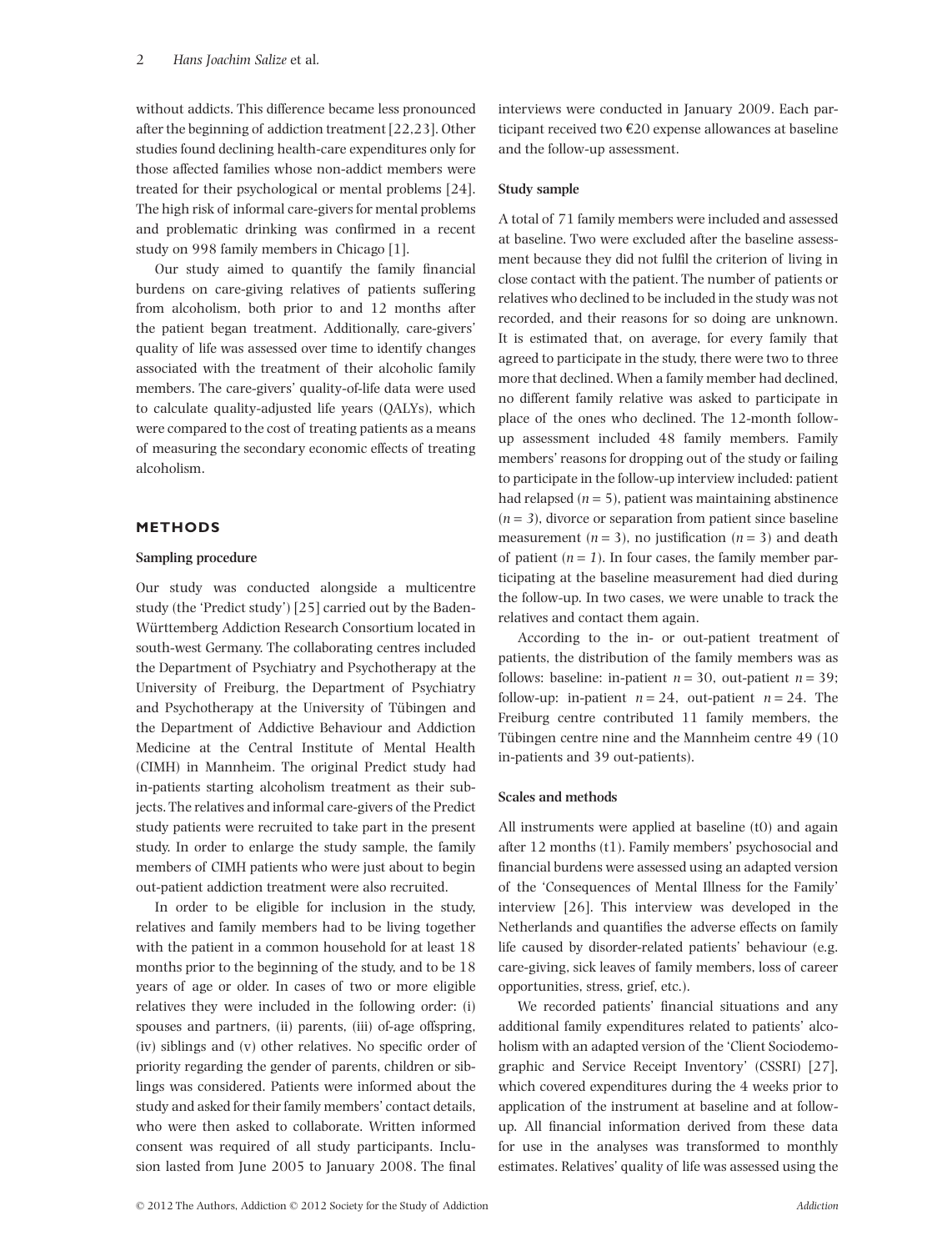short version of the World Health Organization Quality of Life Interview (WHOQOL–BREF) [28], which provides a total quality-of-life score as well as subscores for physical health (domain 1), psychological wellbeing (domain 2), social relationships (domain 3) and environment (domain 4). The difference between the total scores at t0 and t1 was used to measure the gain of quality-adjusted life years (QALYs) during the 12 months of the study.

Total scores were translated onto a scale from 0 to 100, according to algorithm provided in the WHO QOL– BREF manual. This scale was treated as a preference measure, as it has increasingly been derived for calculating QALY estimates for use in health-care economic studies [29–33]. The score differential between t1 and t0 was weighted with the individual days between the two measurements to yield an individual QALY measure for each family member. Family members' QALY gains or losses were used as a standardized (secondary) measure of the effects of alcoholic patients' treatment. Using this additional estimate gave us the opportunity to compare relatives' QALY gains or losses to the cost of treating patients, and thereby to calculate the cost per QALY. Costs of treatment had to be considered separately for in- and out-patients, as the direct costs of treatment differ substantially between these two groups.

The average 2007 daily rate for an in-patient stay at the addiction department of the CIMH, as paid by health insurance, was taken as a cost estimate for in-patient treatment. This daily rate was multiplied by the 2007 mean stay duration in the department ( $\epsilon$ 240.65 per day, 15.65 days on average), resulting in an average cost of €3766.18 per case. This estimate was also used for those few in-patients treated at the Freiburg and Tübingen centres, although the daily rates and mean stay lengths at those centres were slightly different. A cost estimate for out-patient treatment was calculated to be  $E$ 723.64 per case per year, and was based on the average healthinsurance reimbursement amount for the addiction outpatient department at the CIMH. These estimates were not extended to Freiburg or Tübingen, as no out-patients from these centres were included.

Alcoholic patients' relapses between baseline and follow-up assessment were assessed based on family members' subjective reports of their daily alcohol intake. Patients who had consumed no alcohol during the follow-up in addition to those who had consumed a maximum of one to two drinks during a 3-month period were considered not to have relapsed. Any larger alcohol intake led a patient to be considered relapsed.

#### **Statistical analyses**

All statistical analyses were conducted using SAS version 9.2. The differences between baseline and follow-up were tested using paired *t*-tests in cases where variables were distributed normally. Abnormally distributed variables were analysed using non-parametric Wilcoxon tests. No adjustment was made to allow for multiple statistical testing because we assumed that care-givers' finances and health would be affected by their charges' treatment.

#### **RESULTS**

#### **Socio-demographic data**

For each case, the same family member was assessed at both t0 and t1. Of these family members, 70.8% were the alcoholic patients' spouses, 10.4% were patients' children, 8.4% were parents and 10.4% were unmarried partners. Partners were, by a small margin, the most likely to drop out of the study before t1. Family members' socio-demographic data as well as their financial and living situations are shown in Table 1.

Baseline data (socio-demographic characteristic, time spent caring for the patient, additional expenditures, general quality of life) for relatives who declined to take part in the follow-up assessment did not differ significantly from the baseline data for completers. These data were also similar at baseline for both in- and outpatients—except for baseline quality of life (total score and domains 2, 3 and 4), which was significantly different for in- and out-patients (see Table 3). Because the end-point used in the final analyses was the difference between baseline and follow-up quality-of-life data on an individual level, the baseline difference between groups was neglected and similar samples were assumed. Patients whose families completed the study were distributed evenly into the two treatment settings: 50% were treated as in-patients and 50% as out-patients. The average length of the period between baseline and follow-up (t0 and t1) was 356 days.

#### **Relapses between baseline and follow-up**

Of those whose families completed the study, 13 addicts (27.1%) relapsed between baseline and follow-up assessments, while 35 (72.9%) managed to remain abstinent.

## **Financial burden due to addiction**

Prior to treatment, families' non-medical expenditures that were related directly to their family member's alcoholism averaged  $\text{\textsterling}627.78$  per month, or 19.8% of total pre-tax family income. In two cases, outstanding debits, in one case due to business insolvency ( $\epsilon$ 750 000) and in the other to a personal bankruptcy related to the family member's alcoholism  $(E27 000)$ , were excluded from the analyses, as they would have distorted the data excessively. The largest expenditures were for alcoholic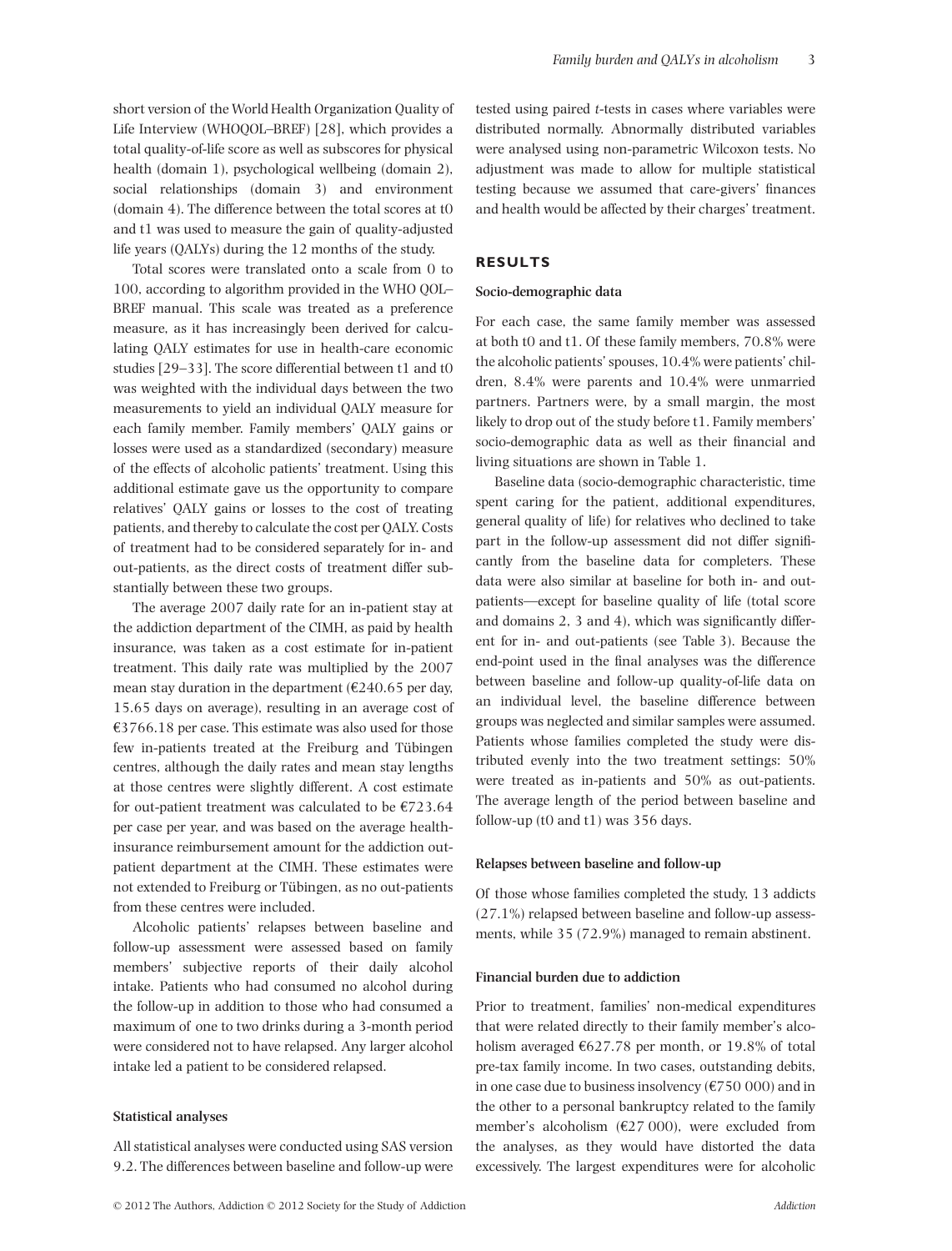## 4 *Hans Joachim Salize* et al*.*

|                                                         |                               | Baseline $n = 69$ |        | Follow-up $n = 48$ |                | Study dropouts $n = 21$ |                |
|---------------------------------------------------------|-------------------------------|-------------------|--------|--------------------|----------------|-------------------------|----------------|
|                                                         |                               | $\boldsymbol{n}$  | $\%$   | $\boldsymbol{n}$   | $\%$           | $\boldsymbol{n}$        | $\%$           |
| Age                                                     | Mean (SD)                     | 52.1              | (13.5) | 52.2               | (12.6)         | 53.9                    | (15.5)         |
| Gender                                                  | Female                        | 56                | 81.2   | 40                 | 83.3           | 16                      | 76.2           |
| Nationality                                             | German                        | 67                | 97.1   | 46                 | 95.8           | 21                      | 100.0          |
|                                                         | Other                         | $\overline{2}$    | 2.9    | $\overline{2}$     | 4.2            | $\overline{0}$          | $\overline{0}$ |
| Education                                               | Primary school did not finish | $\overline{4}$    | 5.8    | 6                  | 12.5           | 1                       | 4.8            |
|                                                         | Primary school                | 23                | 33.3   | 16                 | 33.3           | 6                       | 28.6           |
|                                                         | Secondary school              | 21                | 30.4   | 15                 | 31.3           | 6                       | 28.6           |
|                                                         | High school graduation        | 5                 | 7.3    | 7                  | 14.6           | 3                       | 14.3           |
|                                                         | Technical college             | 6                 | 8.7    | $\overline{2}$     | 4.2            | $\overline{2}$          | 9.5            |
|                                                         | University degree             | 8                 | 11.6   | $\overline{2}$     | 4.2            | 3                       | 14.3           |
|                                                         | Other                         | $\overline{2}$    | 2.9    | $\Omega$           | $\Omega$       | $\overline{0}$          | $\Omega$       |
| Marital status                                          | Single                        | $\overline{4}$    | 5.8    | 3                  | 6.3            | 1                       | 4.8            |
|                                                         | Married                       | 59                | 85.5   | 43                 | 89.6           | 16                      | 76.2           |
|                                                         | Divorced                      | 5                 | 7.3    | $\mathbf{1}$       | 2.1            | $\overline{4}$          | 19.0           |
|                                                         | Widowed                       | $\mathbf{1}$      | 1.5    | $\mathbf{1}$       | 2.1            | $\overline{0}$          | $\theta$       |
| Number of biological children                           | Mean (SD)                     | 1.7               | (1.4)  | 1.6                | (1.2)          | 1.7                     | (1.7)          |
| Relation to patient                                     | Spouse                        | 46                | 66.7   | 34                 | 70.8           | 12                      | 57.1           |
|                                                         | Child                         | 7                 | 10.2   | 5                  | 10.4           | $\overline{2}$          | 9.5            |
|                                                         | Parent                        | 5                 | 7.3    | $\overline{4}$     | 8.4            | 1                       | 4.8            |
|                                                         | Unmarried partner             | 11                | 15.9   | 5                  | 10.4           | 6                       | 28.6           |
| Number of people in household                           | Mean (SD)                     | 2.9               | (1.0)  | 2.9                | (1.0)          | 2.6                     | (0.9)          |
| Monthly family income, before<br>taxes (in $\epsilon$ ) | Mean (SD)                     | 3162              | (1412) | 3356               | (1950)         | 2752                    | (1322)         |
| Living situation                                        | Flat, rented                  | 29                | 42.0   | 18                 | 37.5           | 11                      | 52.4           |
|                                                         | Flat, owned                   | 10                | 14.5   | 6                  | 12.5           | 3                       | 14.3           |
|                                                         | House, rented                 | $\overline{2}$    | 2.9    | $\mathbf{1}$       | 2.1            | 1                       | 4.8            |
|                                                         | House, owned                  | 27                | 39.1   | 23                 | 47.9           | 5                       | 23.8           |
|                                                         | Others                        | $\mathbf{1}$      | 1.5    | $\theta$           | $\overline{0}$ | $\mathbf{1}$            | 4.8            |
| Living space in $m2$                                    | Mean (SD)                     | 122.0             | (54.0) | 122.0              | (48.0)         | 115.0                   | (60.0)         |

**Table 1** Socio-demographic and financial data for study sample (family members of alcoholic patients).

SD: standard deviation.

beverages (of all kinds, €254.57 monthly on average) or smoking ( $\text{\textsterling}105.26$  monthly on average) (see Table 2).

Families completing the follow-up had only a slightly higher alcohol-related financial burden at baseline  $(6676.44$  per month, or 20.2% of the total family income) compared to the total baseline sample  $(n = 69)$ . After 1 year, the expenditures of those families that completed the study were reduced to €145.40 on average. The difference between this figure and the baseline burden was significant  $(P = 0.0032)$ . Additionally, the expenditures on alcoholic beverages and cigarettes decreased significantly between baseline and follow-up (alcohol: €252.13 versus €70.63, smoking: €92.98 versus €64.21 on average; see Table 2).

# **Time and money spent on informal care-giving**

The average time spent caring for, assisting and supervising the addicted family member was 32.3 hours per month at baseline and 8.2 hours per month at follow-up.

© 2012 The Authors, Addiction © 2012 Society for the Study of Addiction *Addiction*

This difference was significant  $(P = 0.0109)$ . Assuming a wage equal to the minimum being discussed currently in Germany for employees in the nursing profession  $(68.50 \text{ per hour})$ —which is similar to the amount being discussed as an overall minimum wage across all industries—the informal care of family members may be valued as an additional financial burden of €274.30 per month at baseline and €69.79 per month at the follow-up assessment.

# **Quality of life**

Family members who completed the study had a WHO QOL-BREF total score of 60.6 at baseline and 68.0 after 12 months (see Table 3). On a scale from 0 to 100, that implies an average increase of 7.4 points in quality of life, which was statistically significant. This included a significant score increase in domains 1, 2, 3 and 4 (physical health, psychological health, social relationships and environment, respectively).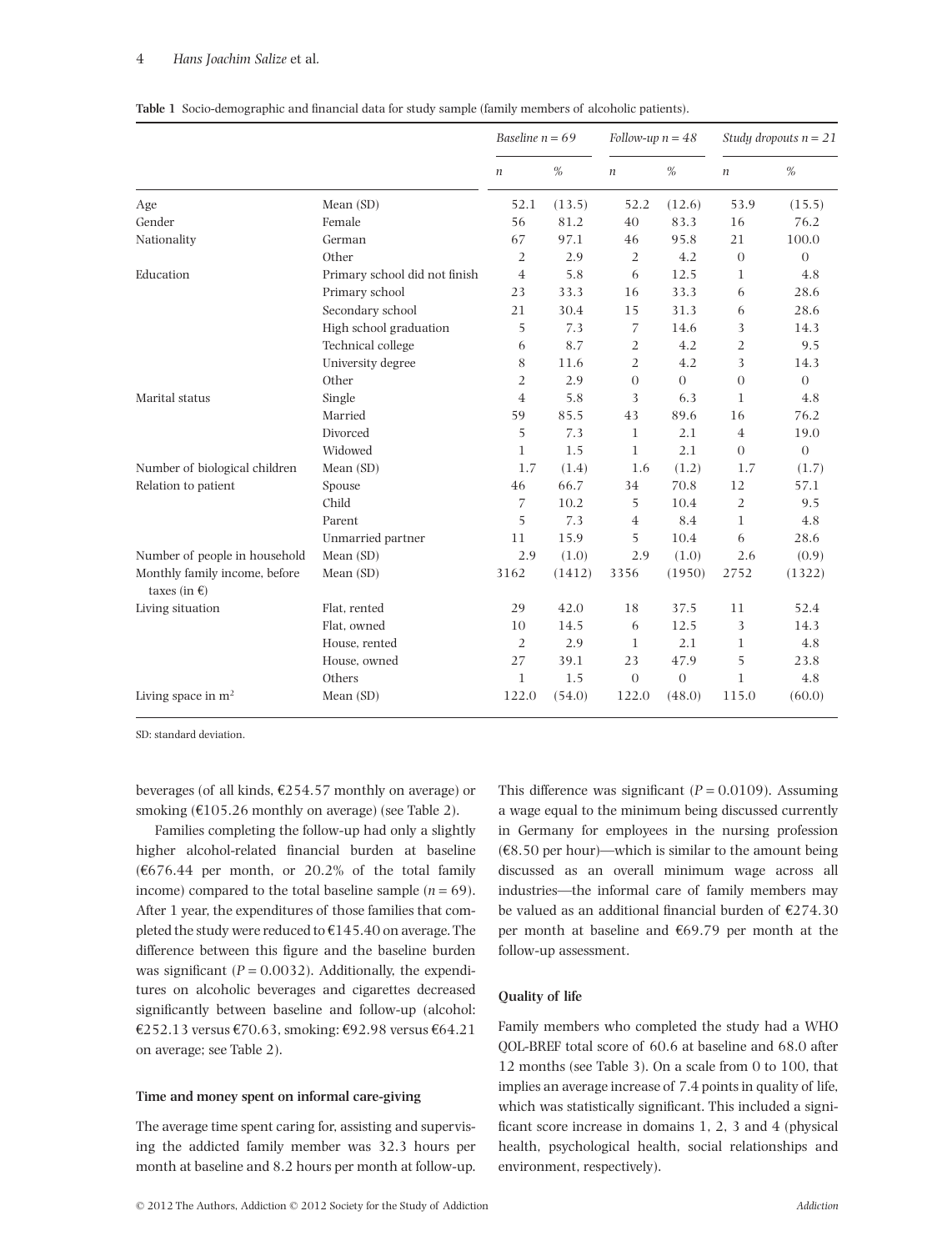|                                                                          | tQ<br>$n = 69$ | tQ<br>$n = 48$ | t1<br>$n = 48$ | $t0-t1$<br>$n = 48$ | $\boldsymbol{P}$ | Relapse<br>$t0-t1$<br>$n = 13$ | No relapse<br>$0 - t1$<br>$n = 35$ | P         |
|--------------------------------------------------------------------------|----------------|----------------|----------------|---------------------|------------------|--------------------------------|------------------------------------|-----------|
| Pharmaceutical drugs (out-of-pocket payment<br>not covered by insurance) | 1.88           | 1.77           | 2.19           | 0.42                | <b>NS</b>        | 0.77                           | $-0.86$                            | NS.       |
| Hospital (additional out-of-pocket payment)                              | 8.99           | 4.58           | $\Omega$       | 4.58                | <b>NS</b>        | 16.92                          | $\Omega$                           | 0.0208    |
| Other health-care services (additional<br>out-of-pocket payment)         | 48.12          | 63.33          | $\Omega$       | 63.33               | <b>NS</b>        | $\Omega$                       | 86.86                              | <b>NS</b> |
| In-home assistance                                                       | 5.80           | $\theta$       | $\theta$       | $\Omega$            | <b>NS</b>        | $\Omega$                       | $\theta$                           | NS.       |
| Travel to health-care provider                                           | 3.04           | $\Omega$       | $\Omega$       | $\Omega$            | <b>NS</b>        | $\Omega$                       | $\Omega$                           | NS.       |
| Expenditures for alcoholic beverages                                     | 254.57         | 252.13         | 70.63          | 181.50              | 0.0001           | $-5.38$                        | 250.91                             | 0.0016    |
| Expenditures for cigarettes                                              | 105.26         | 92.98          | 64.21          | 28.77               | 0.0290           | 30.38                          | 28.17                              | <b>NS</b> |
| Expenditures for illegal drugs                                           | 43.48          | 62.50          | 4.17           | 58.33               | <b>NS</b>        | $\Omega$                       | 80.00                              | NS.       |
| Damage to people or property                                             | 95.94          | 137.92         | $\Omega$       | 137.92              | <b>NS</b>        | $\Omega$                       | 189.14                             | NS.       |
| Others                                                                   | 60.71          | 61.23          | 4.21           | 57.02               | <b>NS</b>        | 22.92                          | 69.69                              | NS.       |
| Total                                                                    | 627.78         | 676.44         | 145.40         | 531.04              | 0.0032           | 65.22                          | 703.91                             | 0.0062    |
| Informal care-giving $(\epsilon)$                                        | 276.25         | 274.30         | 69.79          | 204.51              | 0.0109           | 79.73                          | 250.83                             | NS.       |
| Time spent on informal care-giving<br>(hours/month)                      | 32.50          | 32.27          | 8.21           | 24.06               | 0.0109           | 9.38                           | 29.51                              | <b>NS</b> |

**Table 2** Average monthly family financial burden related to a family member's alcoholism (in €).

NS: not significant;  $n = 69$  refers to total sample including non-completers,  $n = 48$  are those family members who contributed data for baseline and follow-up assessment.

|  | Table 3 Quality of life of alcoholic patients' family members (WHO QOL-BREF). |  |  |  |  |  |  |
|--|-------------------------------------------------------------------------------|--|--|--|--|--|--|
|--|-------------------------------------------------------------------------------|--|--|--|--|--|--|

|             |                       |                |                |                     |        | Family members of<br><i>patients</i> with |                        |           | Family members of       |                          |     |
|-------------|-----------------------|----------------|----------------|---------------------|--------|-------------------------------------------|------------------------|-----------|-------------------------|--------------------------|-----|
|             | $t\theta$<br>$n = 69$ | t0<br>$n = 48$ | t1<br>$n = 48$ | $t1-t0$<br>$n = 48$ | P      | Relapse<br>$n = 1.3$                      | No relapse<br>$n = 35$ | P         | In-patients<br>$n = 24$ | Out-patients<br>$n = 24$ | P   |
| Total score | 59.6                  | 60.6           | 68.0           | 7.4                 | 0.0010 | 4.1                                       | 8.7                    | <b>NS</b> | 7.4                     | 12.1                     | NS. |
| Domain 1    | 51.5                  | 52.5           | 59.8           | 7.2                 | 0.0010 | 4.9                                       | 8.1                    | <b>NS</b> | 11.1                    | 22.0                     | NS  |
| Domain 2    | 60.3                  | 61.0           | 67.3           | 6.3                 | 0.0190 | $-0.4$                                    | 8.7                    | <b>NS</b> | 3.4                     | 9.1                      | NS  |
| Domain 3    | 51.1                  | 52.4           | 65.5           | 13.2                | 0.0002 | 4.8                                       | 16.2                   | <b>NS</b> | 15.7                    | 10.7                     | NS  |
| Domain 4    | 75.6                  | 76.4           | 82.3           | 5.9                 | 0.0235 | 11.7                                      | 3.7                    | <b>NS</b> | 2.6                     | 9.2                      | NS  |

 $n = 69$  refers to total sample including non-completers,  $n = 48$  are those family members who contributed data for baseline and follow-up assessment. NS: not significant. WHO QOL-BREF: short version of the World Health Organization Quality of Life Interview.

Changes in family members' quality-of-life total scores were not found to be associated with whether or not the addicts were treated as in- or out-patients. The increase was 4.6 points higher for care-givers from families with no relapses than for families who had experienced a relapse, but as there were only 13 relapse cases, this difference was also not statistically significant (see Table 3).

# **Family burden and relapse**

The reduction between baseline and follow-up in the financial burden on families whose addict member relapsed was significantly lower than the burden on families whose addict member remained abstinent. Alcoholism-related expenditures decreased by  $€65.22$ 

per month on average in families where a member relapsed, compared to a decrease of  $\epsilon$ 703.91 per month for families without a relapse. The difference was due primarily to expenditures on alcoholic beverages (see Table 2).

# **QALYs**

After translating the total scores on the WHO QOL-BREF at baseline and follow-up to QALYs, as described above, the total gain for the entire sample  $(n = 48)$  was  $0.108$ QALYs (see Table 4). As with the quality-of-life scores, this increase differed across the various WHO QOL-BREF domains. The overall QALY gain between baseline and follow-up was not associated significantly with whether patients were treated as in- or out-patients.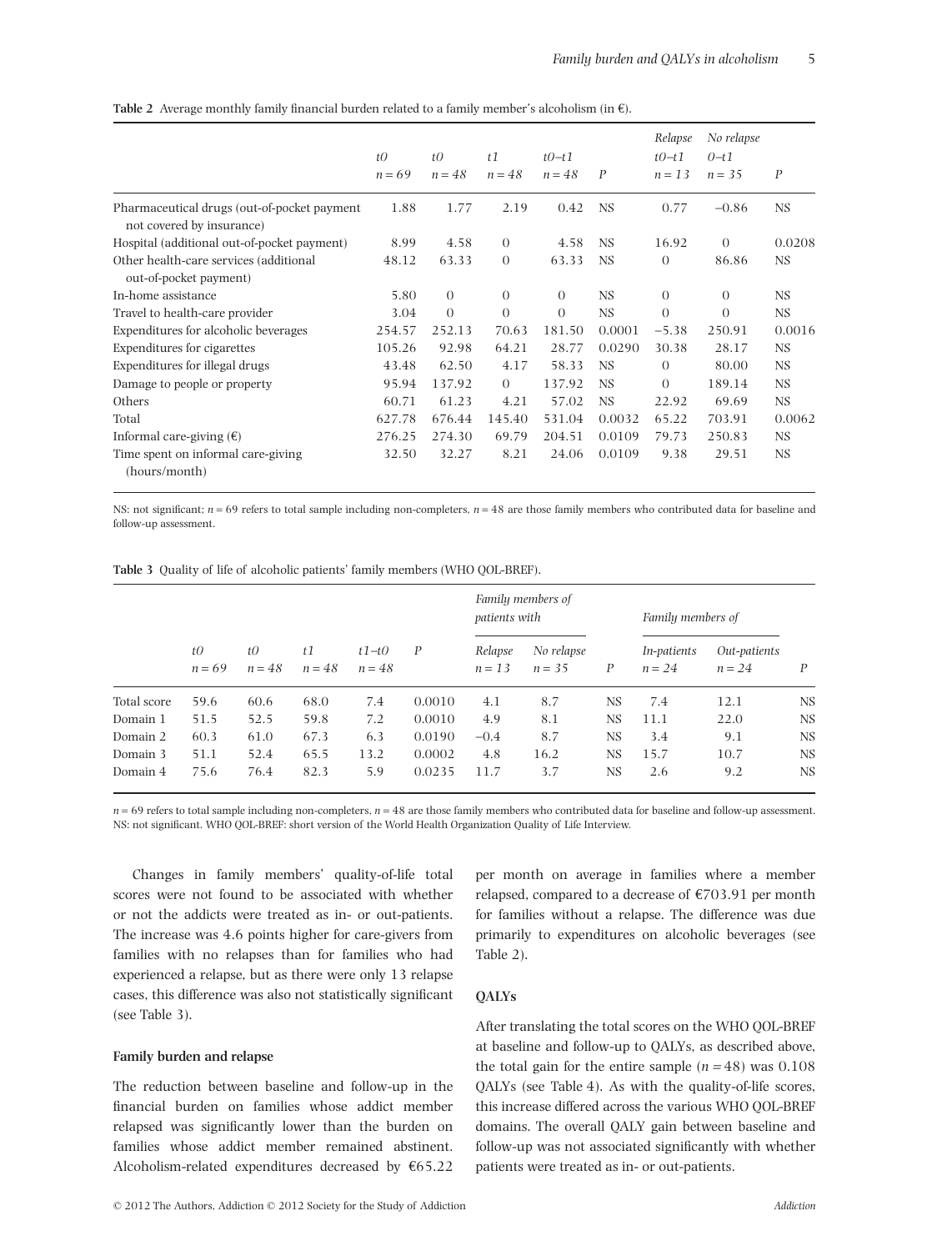#### 6 *Hans Joachim Salize* et al*.*

|                  |                         | Family members of       |                          |        |
|------------------|-------------------------|-------------------------|--------------------------|--------|
|                  | Total group<br>$n = 48$ | In-patients<br>$n = 24$ | Out-patients<br>$n = 24$ | P      |
| OALY total score | 0.108                   | 0.100                   | 0.117                    | NS.    |
| Domain 1         | 0.201                   | 0.158                   | 0.245                    | 0.0508 |
| Domain 2         | 0.054                   | 0.042                   | 0.065                    | NS     |
| Domain 3         | 0.148                   | 0.206                   | 0.090                    | NS     |
| Domain 4         | 0.063                   | 0.032                   | 0.094                    | NS.    |

**Table 4** Family members' quality-adjusted life year (QALY) gain between baseline and follow-up (t1-t0).

NS: not significant.

# **Cost per QALY**

When comparing the QALY gain in relatives to the cost of treatment of their addict family member, the average cost of a quality-adjusted life year for the entire group was €20 398. Due to the considerable difference in the cost of alcoholism treatment for in- and out-patients, the cost of a QALY of family members differed between these subgroups: €5470 on average for relatives of outpatients, compared to €37 661 on average for in-patients' relatives.

# **DISCUSSION**

## **Limitations of the study**

The sample was recruited from the in- and out-patients of three psychiatric university hospitals in Germany. A selection bias cannot be ruled out, as the in-patients were drawn from the PREDICT study [25], and thus had to adhere to this study's inclusion criteria and were treated according to its protocol, while out-patients did not follow this regime exactly, but were instead treated under similar conditions in one of the three university hospitals.

As we could not collect information from patients or family members who declined to participate, the question remains open as to what extent the study sample was representative of the participating centres' patients. That said, a *post-hoc* comparison of the families of in- and outpatients does not suggest that there was a selection bias between the two. Additionally, the participating families' gross family income (€3162 per month on average) differed very little from the total 2008 average for Germany  $(\text{\textsterling}3561)$ , suggesting that the study participants' socioeconomic status was more or less typical for Germany [34]. Finally, the fact that the difference between the alcoholism-related family burdens at baseline for study completers and for dropouts was very small does not suggest any systematic cause responsible for participants' dropping out. The study was restricted to patients who were living together with spouses or families. Its findings should not be generalized to alcoholic patients who live alone, but who also receive some informal care.

Finally, it should be noted that the study did not include a control group, meaning that the findings suggest an influence, but cannot be interpreted as simply the effect of alcoholism treatment. The quasi-control group (family members of treated and non-relapsing patients) was not large enough for proper assessment. Further studies should adopt a controlled design as well as a large enough sample size to guarantee statistical power. Being part of the larger PREDICT study, the economic analyses did not include a separate statistical power analysis. Therefore, all results and conclusions must be considered as exploratory.

The lack of a control group also means that we were unable to draw conclusions about or compare our findings to the burden imposed on families of alcoholics who have not undergone treatment or who were sober for a significant period but then began drinking again due to some significant life event and had to return for treatment ('regression to the mean'). However, our results for the subgroup for relapsing patients—although perhaps not representative of alcoholics who have never been treated—may provide some insights into this tendency towards regression to the mean.

## **Cost estimates**

Alcoholic patients' actual health-service consumption levels may, in some cases, have differed from the levels indicated by the utilization data used in the study. In particular, some of the in-patients received an unknown amount of additional psychotherapeutic treatment, which was not represented in the cost estimates used in our analyses. For this reason, treatment costs may be slightly underestimated in cases that included hospital treatment.

Our study's major findings can be summarized as follows: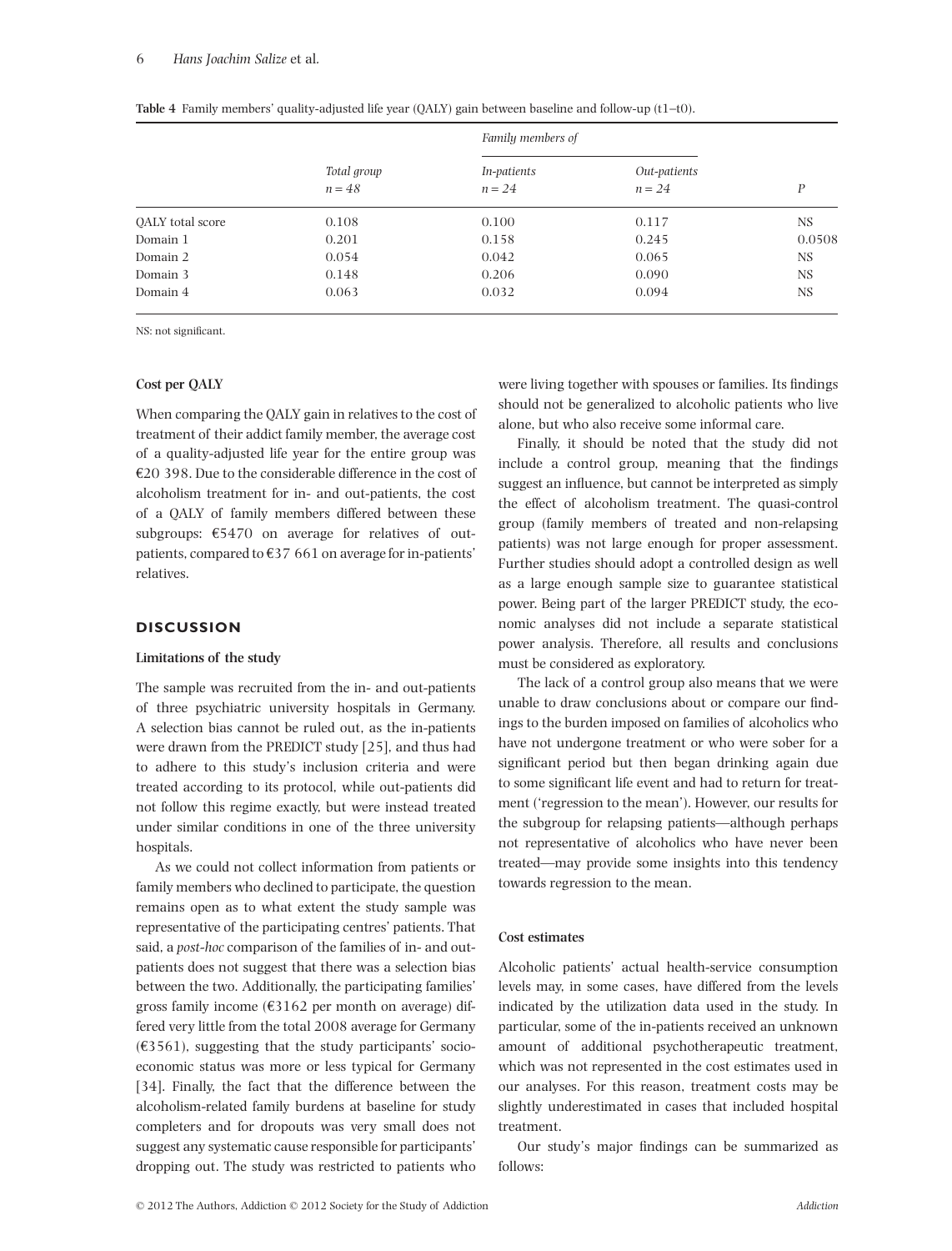- The addiction-related financial burden on family members of patients suffering from alcoholism is very large, amounting to approximately 20% of family income before taxes.
- The financial burden decreases significantly when the addict receives treatment. When the patient manages to remain abstinent for a 12-month period, the financial burden may be reduced significantly more sharply than in cases of relapse. However, these savings—as is the case for all financial effects analysed in this study—cannot be considered as offsetting the costs of treatment.
- Family members' quality of life increases significantly during the 12-month period after treatment is initiated.
- The cost per QALY) can be estimated for family members and relatives using the overall cost of treating the patients. Costs per OALY range between  $\epsilon$ 5470 in cases of out-patient treatment and  $\in$  37 661 in cases of in-patient treatment.

This study represents an innovative methodological approach. Per-QALY cost estimates for family members of alcoholic patients associated to treatment costs have not yet been published in international addiction research journals. Our findings demonstrate that the financial and the psychosocial burdens on families (in terms of relatives' quality of life) can be ameliorated by the treatment of the affected family member. Sustaining abstinence for 1 year is likely to reduce the families' alcoholism-related expenditures to zero. The underlying assumption of our analysis is that any observed change in families' expenditures occurs immediately following treatment initiation and persists for the entire follow-up period. In those cases where the family member did not relapse, these expenditures were reasonably considered to have been reduced to zero immediately after treatment initiation and to have stayed at zero thereafter. In the case of relapses, however, it is unclear when and for how long disorder-related expenditures rose again. In these cases, we estimated the level of expenditures recorded for the month immediately preceding their follow-up to have been the level for the entire period between treatment initiation and follow-up. It should be noted that this may slightly overestimate the actual increase, as there were probably also some periods of zero additional expenditures during the months before the relapse.

Whether our method over- or underestimates gains in quality of life, and therefore the cost per QALY, depends on exactly when and for how long the improvement in quality of life actually occurred. For example, if it were to emerge that quality of life improved linearly from baseline to follow-up, then our method of taking the difference between quality-of-life levels at baseline and follow-up would overestimate the actual increase by a factor of two. Conversely, our method may also underestimate quality-of-life increases by including only one of the patients' family members in the analyses. If it were to come to light that the other household members also experienced a comparable increase in quality of life, then our estimates would need to be multiplied by a factor of 1.9 to account for the average household size of 2.9 persons.

The fact that there was an overall increase in quality of life suggests that the effect may be attributable to the simple fact that the subject has begun treatment without regard for the outcome. However, the possibility that the increase in quality of life may not be attributable to treatment at all, but is due instead to an independent upwards trend in quality of life, as has been shown in other studies, cannot be ruled out [35,36]. Similarly, regression to the mean may also be responsible for the quality-of-life increases.

Although the QALY concept is controversial [37], calculating the cost per QALY allowed us in this study to assess the relative value for money of addiction treatment in terms of its indirect effects on patients' families. As the findings show, treatment yields substantial benefits additional to the effect on the patient.

What the threshold QALY value should be, below which medical treatment should be considered affordable, is a source of ongoing debate. In the United Kingdom in 2007, the National Institute for Health and Clinical Excellence (NICE) set £20 000 (approximately €29 500 at 2007 exchange rates) for one QALY gained as the upper limit above which treatment would not be considered cost-effective [38]. Such limits are not fixed, however. In 2008, for example, NICE deemed a cost of £30 000 (approximately  $£37 500$  at 2008 exchange rates) per QALY as acceptable for pharmaceutical treatment in terminal stages of cancer [39]. In the context of preventive measures, thresholds as high as  $\text{\textsterling}40000$  have also been discussed.

Our findings lie within this range. It should be noted, however, that relatives' QALY gains are a secondary, although additional, effect of addiction treatment. If we used the aforementioned QALY values thresholds as benchmarks, the QALY gains for alcoholics' relatives—if they were to be confirmed in larger studies—must be added to the QALY gains generated for the patients themselves by their treatment (which we did not assess here). The sum of these two QALY gains is then what should be compared to the actual cost of treatment, which would substantially increase the cost-effectiveness ratio of alcoholism treatment.

A recent Australian study calculated the cost per QALY gained through treating alcoholism at AU\$12 966, or approximately  $€8065$  in 2005 prices, a figure that is more or less comparable to those we applied in this study [40,41]. Such findings give an impression of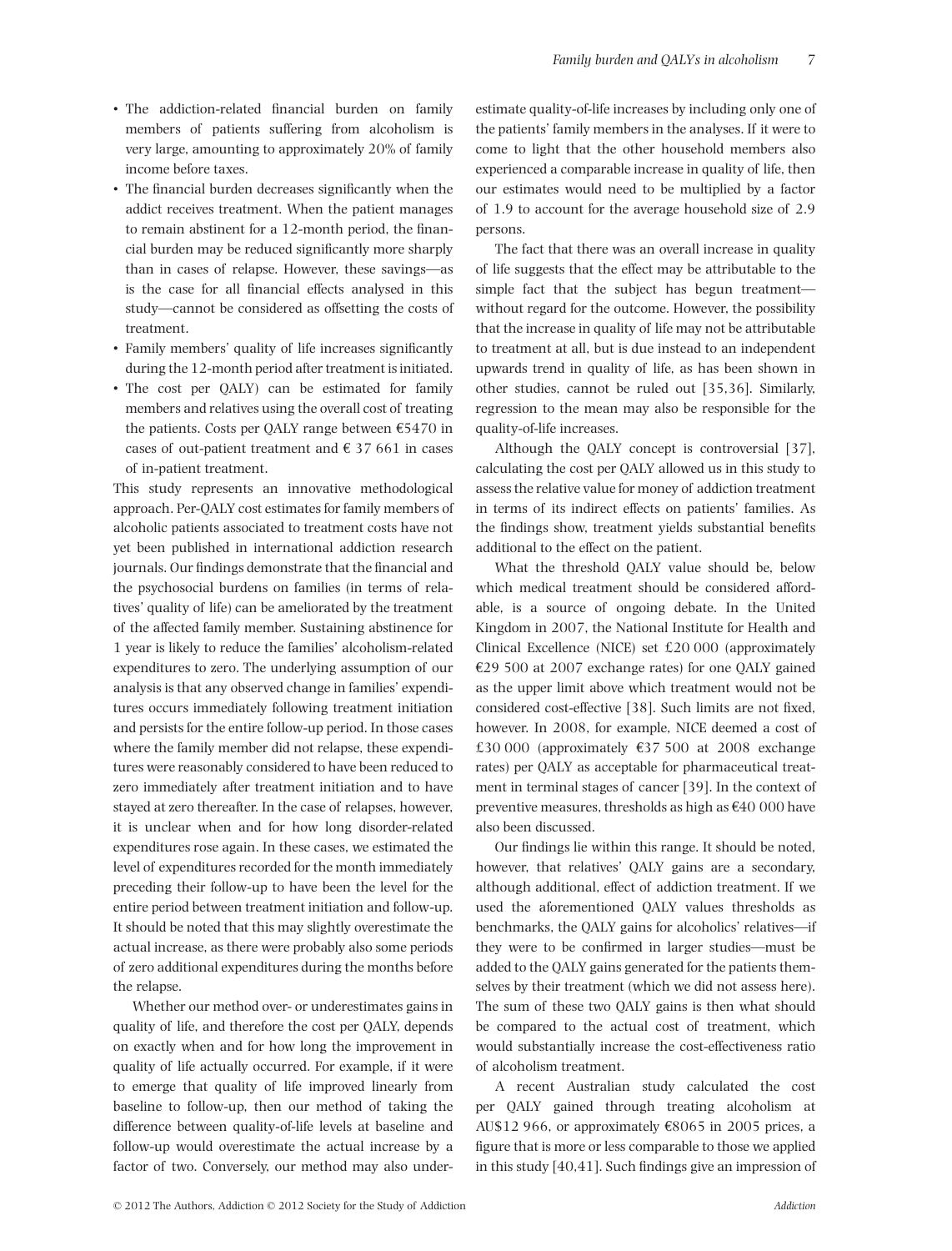the added value that may be generated when putting secondary effects on family members into the equation.

Until now, these effects have generally been neglected in health-care economic addiction research. This perspective is, however, a necessary one if we are to achieve a realistic understanding of the economic and psychosocial strain caused by alcoholism and its treatment.

# **Declarations of interest**

HJS received financial support for oral presentations and advisory board membership from Eli Lilly, Pfizer and Janssen-Cilag, but not for this study. MF received financial support and sponsoring for oral presentations and symposia from Lundbeck, Janssen-Cilag, Novartis, Lilly, AstraZeneca, Pfizer, Servier, Bristol-Myers Squibb and GlaxoSmithKline, but not for this study.

# **Acknowledgements**

This study was funded by a grant from the German Federal Ministry of Education and Research (BMBF) in the framework of addiction research consortia in Germany.

# **References**

- 1. Rospenda K., Minich L., Milner L., Richman J. Caregiver burden and alcohol use in a community sample. *J Addict Dis* 2010; **29**: 314–24.
- 2. Hoenig J., Hamilton M. W. The schizophrenic patient in community and his effect on the household. *Int J Soc Psychiatry* 1966; **2**: 165–76.
- 3. Fadden G., Bebbington P., Kuipers L. The burden of care: the impact of functional psychiatric illness on the patients' family. *Br J Psychiatry* 1987; **150**: 285–97.
- 4. Schene A. H. Objective and subjective dimensions of family burden. *Soc Psychiatry Psychiatric Epidemiol* 1990; **25**: 289– 97.
- 5. Schene A., Tessler R. C., Gamache G. M. Caregiving in severe mental illness: conceptualisation and measurement. In: Knudsen H. C., Thornicroft G., editors. *Mental Health Service Evaluation*. Cambridge: University Press; 1996, p. 296–316.
- 6. Schene A. H., van Wijngaarden B., Koeter M. W. J. Family caregiving in schizophrenia: domains and distress. *Schizophr Bull* 1998; **24**: 609–18.
- 7. Potasznik H., Nelson G. Stress and social support: the burden experienced by the family of a mentally ill person. *Am J Commun Psychol* 1984; **12**: 589–607.
- 8. Winefield H. R., Harvey E. J. Needs of family caregivers in chronic schizophrenia. *Schizophr Bull* 1994; **20**: 557– 66.
- 9. Solomon P., Draine J. Examination of grief among family members of individuals with serious and persistent mental illness. *Psychiatr Q* 1996; **67**: 221–34.
- 10. Webb C., Pfeiffer M., Mueser K. T., Gladis M., Mensch E., DeGirolamo J. *et al*. Burden and well-being of caregivers for the severely mentally ill: the role of coping style and social support. *Schizophr Res* 1998; **34**: 169–80.
- 11. Magliano L., Fadden G., Economou M., Held T., Xavier M., Guarneri M. *et al*. Family burden and coping strategies in schizophrenia: 1-year follow-up data from the BIOMED I study. *Soc Psychiatry Psychiatr Epidemiol* 2000; **35**: 109– 15.
- 12. Magliano L., Fadden G., Madianos M., Caldas de Almeida J. M., Held T., Guarneri M. *et al*. Burden on the families of patients with schizophrenia: results of the BIOMED I study. *Soc Psychiatry Psychiatr Epidemiol* 1998; **33**: 405–12.
- 13. Jungbauer J., Angermeyer M. C. Living with a schizophrenic patient: a comparative study of burden as it affects parents and spouses. *Psychiatry* 2002; **65**: 110–23.
- 14. Bury-Maynard D. Developing a utility index for substance abuse: theory and application. Doctoral thesis, Waltham MA: Brandeis University 1999.
- 15. Clark R. E. Family costs associated with severe mental illness and substance use. *Hosp Commun Psychiatry* 1994; **45**: 808–13.
- 16. Halford W. K., Price J., Kelly A. B., Bouma R., Young R. M. Helping the female partners of men abusing alcohol: a comparison of three treatment. *Addiction* 2001; **96**: 147– 508.
- 17. Halford W. K., Bouma R. O., Kelly A., Young R. M. The interaction of individual psychopathology and marital problems: current findings and clinical implications. *Behav Modif* 1999; **23**: 179–216.
- 18. Marshal M. P. For better or for worse? The effects of alcohol use on marital functioning. *Clin Psychol Rev* 2003; **23**: 959– 97.
- 19. Leonard K. E., Jacob T. Alcohol, alcoholism and family violence. In: Van Hasselt V. B., Morrison R. L., Bellack A. S., Hersen M., editors. *Handbook of Family Violence*. New York: Plenum Press; 1988, p. 383–406.
- 20. Leonard K. E., Senchak M. Alcohol and premarital aggression among newlywed couples. *J Stud Alcohol* 1993; **11**: 96–108.
- 21. Van-Hasselt V. B., Morrison R. L., Bellack A. S. Alcohol use in wife abusers and their spouses. *Addict Behav* 1985; **10**: 127–35.
- 22. Holder H. D., Blose J. O. Alcohol treatment and total health care utilization and costs: a four-year longitudinal analysis of federal employees. *JAMA* 1986; **256**: 1456– 60.
- 23. Holder H. D., Hallan J. B. Impact of alcoholism treatment on total health care costs: a six-year study. *Adv Alcohol Subst Abuse* 1986; **6**: 1–15.
- 24. Lennox R. D., Scott-Lennox J. A., Holder H. D. Substance abuse and family illness: evidence from health care utilization and cost-offset research. *J Ment Health Adm* 1992; **19**: 83–95.
- 25. Mann K., Kiefer F., Smolka M., Gann H., Wellek S., Heinz A., PREDICT Study Research Team. Searching for responders to acamprosate and naltrexone in alcoholism treatment: rationale and design of the PREDICT study. *Alcohol Clin Exp Res* 2009; **33**: 674–83.
- 26. Kluiter H., Kramer J. J. A. M., Wiersma D. Consequences of mental illness for the family—an interview. Research version. Groningen: University of Groningen, Department of Social Psychiatry 1997.
- 27. Chisholm D., Knapp M. R., Knudsen H. C., Amaddeo F., Gaite L., van Wijngaarden B. Client Socio-Demographic and Service Receipt Inventory—European Version: development of an instrument for international research. EPSILON Study 5. European Psychiatric Services: Inputs Linked to Outcome